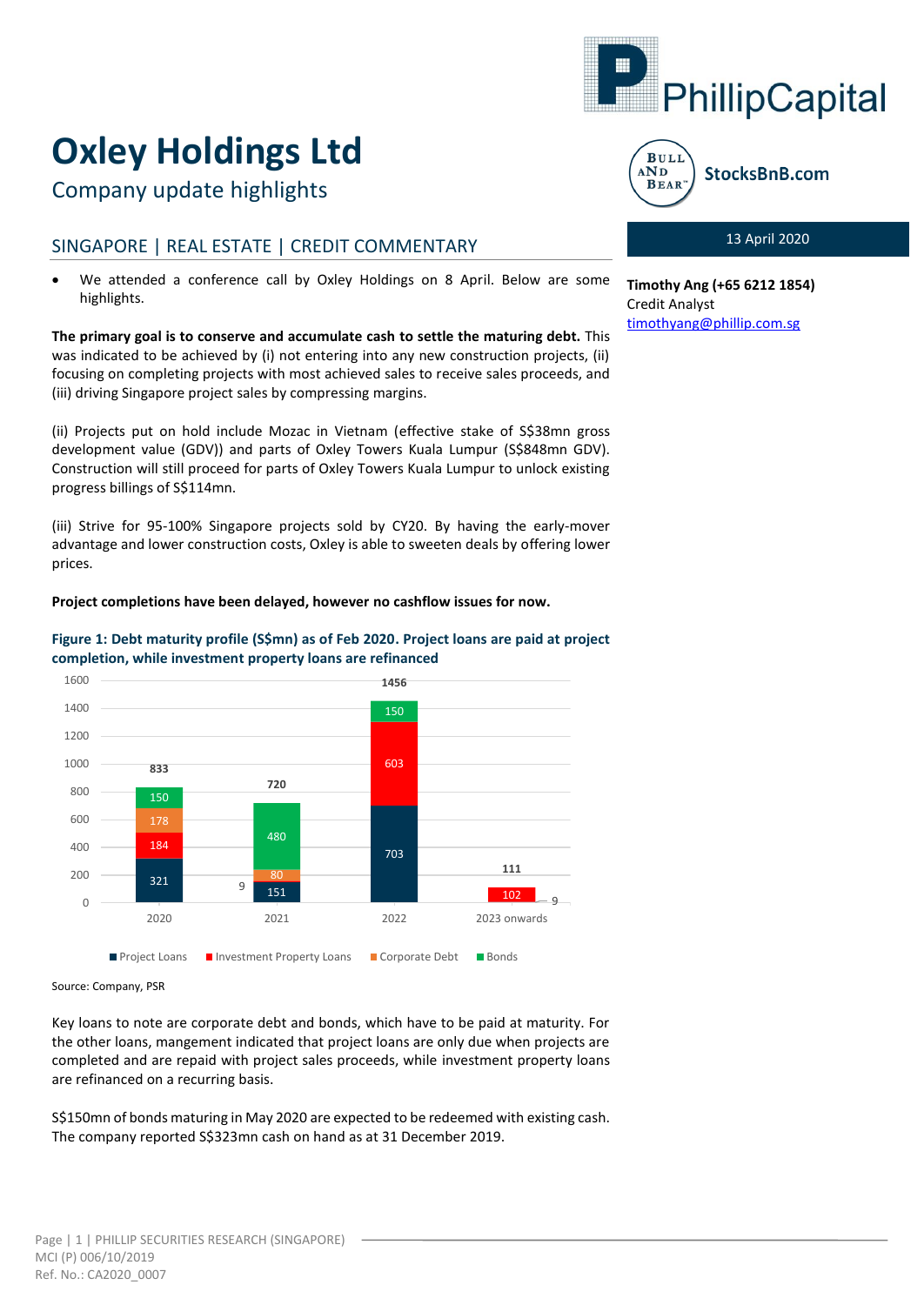PhillipCapital

**Figure 2: Expected cash inflows (S\$mn). Cash flow visibility show adequate cover for maturing debt for the next two years, assuming projects are completed on time. Expected cash flow in 2020 includes proceeds from Chevron House assuming the deal is secured**



Source: Company, PSR

Projects in Singapore (4 to TOP in CY20) are expected to be delayed by one month, and overseas projects including the Royal Wharf, The Peak and Dublin Landings pushed back three months by shut down orders and constrained supply chains.

The group does not foresee any cashflow issues for now and has additional financing avenues if needed. Some funding sources can be secured through (i) the group's unbilled revenues (S\$2.4bn from Singapore projects), and (ii) unencumbered hotels in Cambodia (indicative valuation S\$150mn as of Feb 2020).

**Low completion risk for key projects.** For The Peak, 50% down payment is received from buyers, providing a good buffer for Oxley to resell the units for a discount if buyers fall out. For Royal Wharf in London, the UK government subsidises buyers and take on part of the default risk, while management indicated that Dublin Landings has a strong buyer.

**Chevron House sale delayed by due diligence process during the lockdown.** However, the buyer remains keen. If the retail podium is not sold by 30 Jun 2020, Oxley will have to purchase it at a steep discount from valuation and attempt to sell it in the market at current valuation at a profit. S\$295mn remains to be received from the Chevron House sale.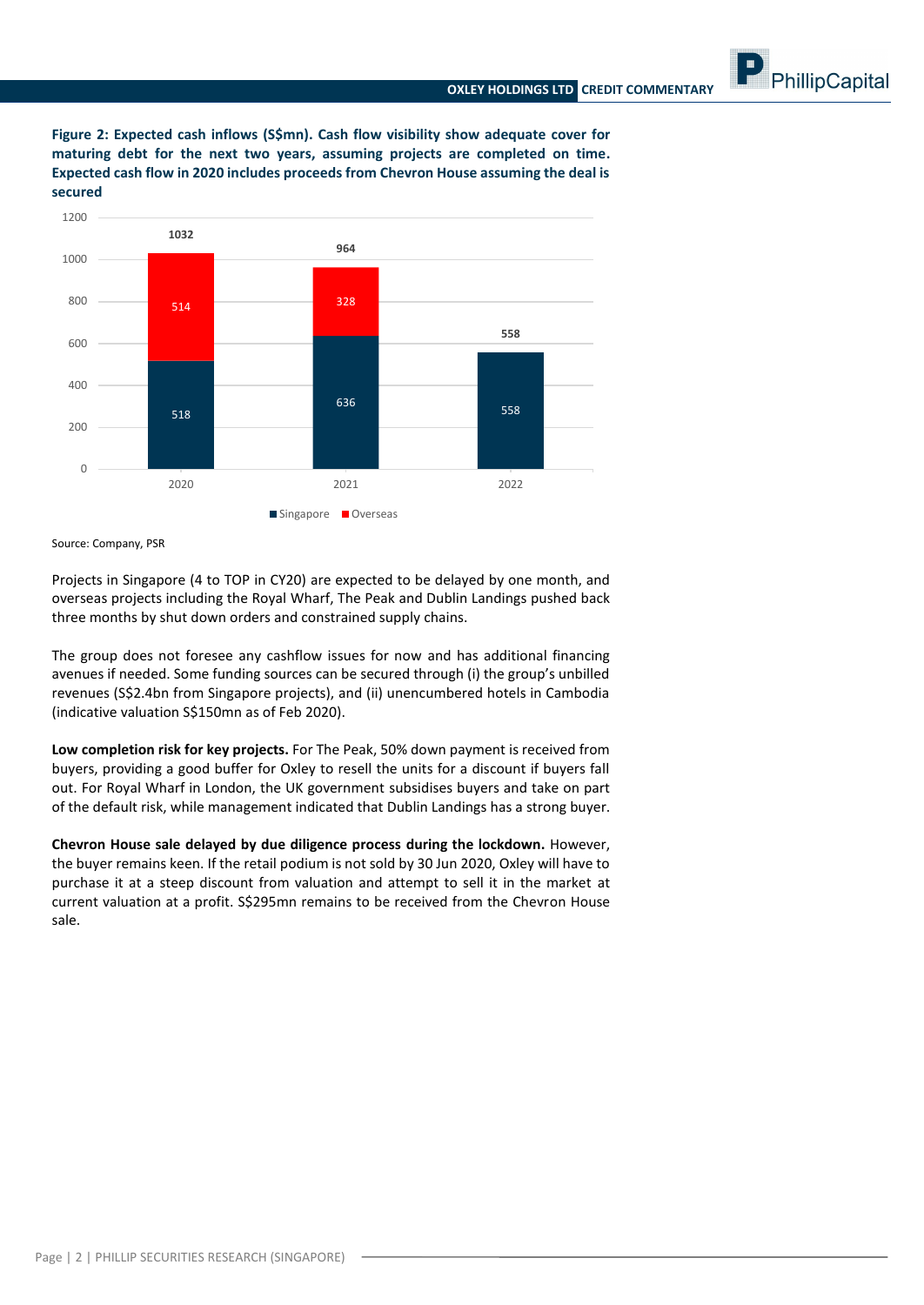### **OXLEY HOLDINGS LTD CREDIT COMMENTARY**



Natalie Ong - [natalieongpf@phillip.com.sg](mailto:natalieongpf@phillip.com.sg) Tan Jie Hui - tanjhf@phillip.com.sg Zheng Jieyuan – [zhengjy@phillip.com.sg](mailto:zhengjy@phillip.com.sg) Zheng Jieyuan – zhengjy@phillip.com.sg

**Technical Analyst Credit Analyst (Bonds) Banking & Financial | Healthcare**

#### **SINGAPORE Phillip Securities Pte Ltd**

Raffles City Tower 250, North Bridge Road #06-00 Singapore 179101 Tel +65 6533 6001 Fax +65 6535 6631 Website[: www.poems.com.sg](http://www.poems.com.sg/)

#### **JAPAN**

**Phillip Securities Japan, Ltd.** 4-2 Nihonbashi Kabuto-cho Chuo-ku, Tokyo 103-0026 Tel +81-3 3666 2101 Fax +81-3 3666 6090 Website[: www.phillip.co.jp](http://www.phillip.co.jp/)

#### **THAILAND**

**Phillip Securities (Thailand) Public Co. Ltd** 15th Floor, Vorawat Building, 849 Silom Road, Silom, Bangrak, Bangkok 10500 Thailand Tel +66-2 6351700 / 22680999 Fax +66-2 22680921 Website [www.phillip.co.th](http://www.phillip.co.th/)

#### **UNITED STATES Phillip Capital Inc**

141 W Jackson Blvd Ste 3050 The Chicago Board of Trade Building Chicago, IL 60604 USA Tel +1-312 356 9000 Fax +1-312 356 9005 Website[: www.phillipusa.com](http://www.phillipusa.com/)

#### **INDIA**

**PhillipCapital (India) Private Limited** No.1, 18th Floor, Urmi Estate 95, Ganpatrao Kadam Marg Lower Parel West, Mumbai 400-013 Maharashtra, India Tel: +91-22-2300 2999 / Fax: +91-22-2300 2969 Website[: www.phillipcapital.in](http://www.phillipcapital.in/)

#### **CAMBODIA Phillip Bank Plc**

Ground Floor of B-Office Centre,#61-64, Norodom Blvd Corner Street 306,Sangkat Boeung Keng Kang 1, Khan Chamkamorn, Phnom Penh, Cambodia Tel: 855 (0) 7796 6151/855 (0) 1620 0769 Website[: www.phillipbank.com.kh](http://www.phillipbank.com.kh/)

**Contact Information (Singapore Research Team) Head of Research Research Admin**

**Property | REITs Property | REITs China/HK Equity**

Chua Wei Ren – chuawr@phillip.com.sg Timothy Ang - timothyang@phillip.com.sg Tay Wee Kuang - taywk@phillip.com.sg

#### **Contact Information (Regional Member Companies) MALAYSIA Phillip Capital Management Sdn Bhd** B-3-6 Block B Level 3 Megan Avenue II, No. 12, Jalan Yap Kwan Seng, 50450 Kuala Lumpur Tel +603 2162 8841 Fax +603 2166 5099 Website[: www.poems.com.my](http://www.poems.com.my/)

**INDONESIA PT Phillip Securities Indonesia** ANZ Tower Level 23B, Jl Jend Sudirman Kav 33A Jakarta 10220 – Indonesia Tel +62-21 5790 0800 Fax +62-21 5790 0809 Website: [www.phillip.co.id](http://www.phillip.co.id/)

# **FRANCE**

**King & Shaxson Capital Limited** 3rd Floor, 35 Rue de la Bienfaisance 75008 Paris France Tel +33-1 45633100 Fax +33-1 45636017 Website[: www.kingandshaxson.com](http://www.kingandshaxson.com/)

# **AUSTRALIA**

**Phillip Capital Limited** Level 10, 330 Collins Street Melbourne, Victoria 3000, Australia Tel +61-03 8633 9803 Fax +61-03 8633 9899 Website[: www.phillipcapital.com.au](http://www.phillipcapital.com.au/)

### **TURKEY**

**PhillipCapital Menkul Degerler** Dr. Cemil Bengü Cad. Hak Is Merkezi No. 2 Kat. 6A Caglayan 34403 Istanbul, Turkey Tel: 0212 296 84 84 Fax: 0212 233 69 29 Website[: www.phillipcapital.com.tr](http://www.phillipcapital.com.tr/)

Paul Chew – [paulchewkl@phillip.com.sg](mailto:paulchewkl@phillip.com.sg) Siti Nursyazwina - syazwina @phillip.com.sg Siti Nursyazwina - [syazwina@phillip.com.sg](mailto:syazwina@phillip.com.sg)

**HONG KONG Phillip Securities (HK) Ltd** 11/F United Centre 95 Queensway Hong Kong Tel +852 2277 6600 Fax +852 2868 5307 Websites**:** [www.phillip.com.hk](http://www.phillip.com.hk/)

#### **CHINA**

**Phillip Financial Advisory (Shanghai) Co Ltd** No 550 Yan An East Road, Ocean Tower Unit 2318, Postal code 200001 Tel +86-21 5169 9200 Fax +86-21 6351 2940 Website[: www.phillip.com.cn](http://www.phillip.com.cn/)

**UNITED KINGDOM King & Shaxson Capital Limited** 6th Floor, Candlewick House, 120 Cannon Street, London, EC4N 6AS Tel +44-20 7426 5950 Fax +44-20 7626 1757 Website[: www.kingandshaxson.com](http://www.kingandshaxson.com/)

# **SRI LANKA**

**Asha Phillip Securities Limited** No. 60, 5th Lane, Colombo 3, Sri Lanka Tel: (94) 11 2429 100 Fax: (94) 11 2429 199 Website[: www.ashaphillip.net](http://www.ashaphillip.net/)

# **DUBAI**

**Phillip Futures DMCC** Member of the Dubai Gold and Commodities Exchange (DGCX) Unit No 601, Plot No 58, White Crown Bldg, Sheikh Zayed Road, P.O.Box 212291 Dubai-UAE Tel: +971-4-3325052 / Fax: + 971-4-3328895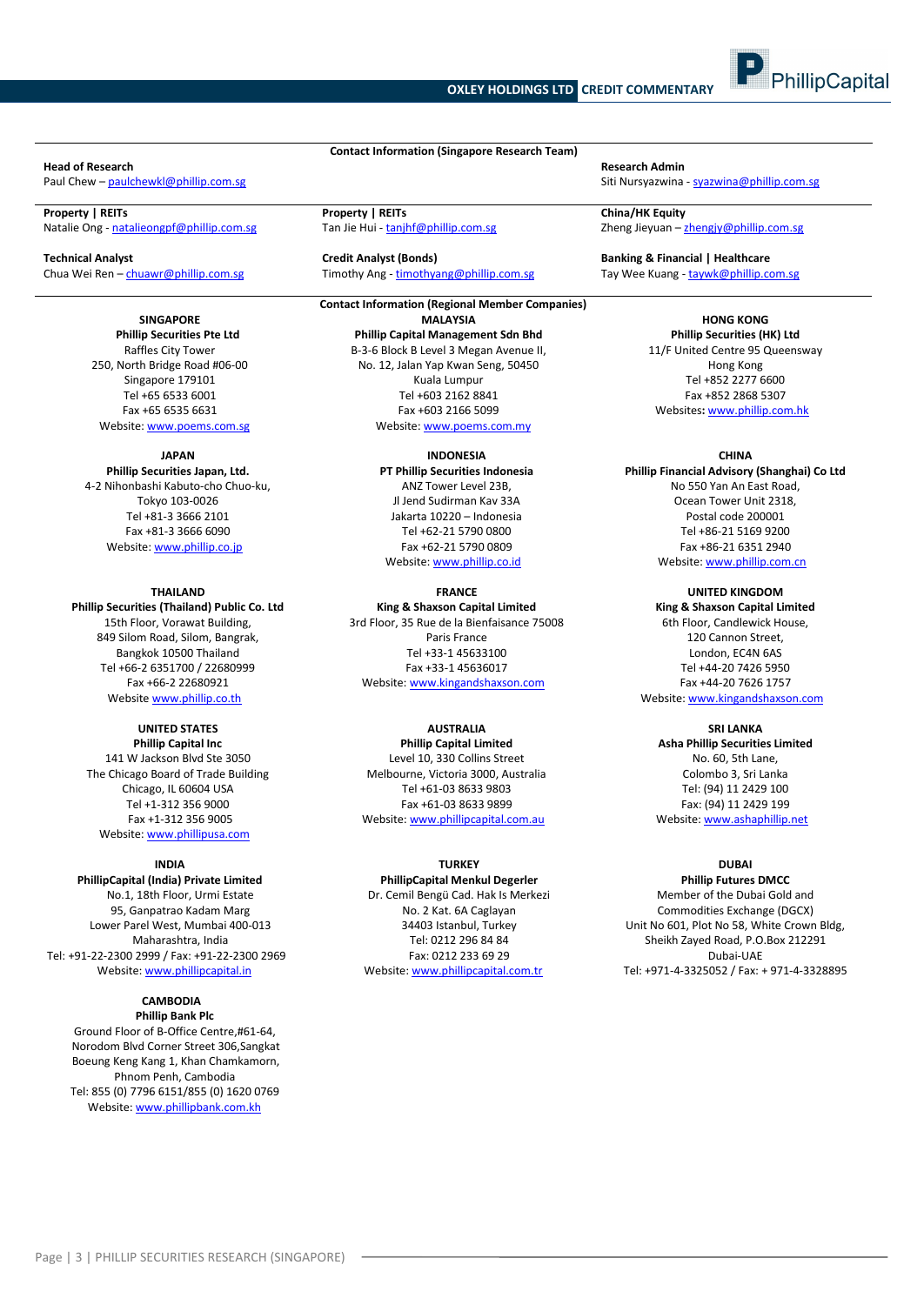PhillipCapital



Please note that Bond Recommendations and Issuer Profile Ratings are based on both quantitative and qualitative factors as of the publishing of this report. They may not be relied upon depending on changes to the bond's price, underlying risk free rates and implied credit spread based on the issuer's credit profile.

#### **Bond recommendation:**

**Overweight ("OW")** – We expect the issuer's specific bond to outperform the issuer's other bonds, bonds of issuers operating within the same sector, or bonds with similar tenors but from different sectors over the next six months.

**Neutral ("N")** – We expect the issuer's specific bond to perform in line with the issuer's other bonds, bonds of issuers operating within the same sector, or bonds with similar tenors but from different sectors over the next six months.

**Underweight ("UW")** – We expect the issuer's specific bond to underperform the issuer's other bonds, bonds of issuers operating within the same sector, or bonds with similar tenors but from different sectors over the next six months.

#### **Issuer profile rating:**

Positive ("Pos") – We view the issuer's credit profile as strong or expected to become strong over the next six months. **Neutral ("N") –** We view the issuer's credit profile as fair or expected to become fair over the next six months. **Negative ("Neg") –** We view the issuer's credit profile as weak or expected to become weak over the next six months.

#### **Important Information**

This report is prepared and/or distributed by Phillip Securities Research Pte Ltd ("Phillip Securities Research"), which is a holder of a financial adviser's licence under the Financial Advisers Act, Chapter 110 in Singapore.

By receiving or reading this report, you agree to be bound by the terms and limitations set out below. Any failure to comply with these terms and limitations may constitute a violation of law. This report has been provided to you for personal use only and shall not be reproduced, distributed or published by you in whole or in part, for any purpose. If you have received this report by mistake, please delete or destroy it, and notify the sender immediately.

The information and any analysis, forecasts, projections, expectations and opinions (collectively, the "Research") contained in this report has been obtained from public sources which Phillip Securities Research believes to be reliable. However, Phillip Securities Research does not make any representation or warranty, express or implied that such information or Research is accurate, complete or appropriate or should be relied upon as such. Any such information or Research contained in this report is subject to change, and Phillip Securities Research shall not have any responsibility to maintain or update the information or Research made available or to supply any corrections, updates or releases in connection therewith.

Any opinions, forecasts, assumptions, estimates, valuations and prices contained in this report are as of the date indicated and are subject to change at any time without prior notice. Past performance of any product referred to in this report is not indicative of future results.

This report does not constitute, and should not be used as a substitute for, tax, legal or investment advice. This report should not be relied upon exclusively or as authoritative, without further being subject to the recipient's own independent verification and exercise of judgment. The fact that this report has been made available constitutes neither a recommendation to enter into a particular transaction, nor a representation that any product described in this report is suitable or appropriate for the recipient. Recipients should be aware that many of the products, which may be described in this report involve significant risks and may not be suitable for all investors, and that any decision to enter into transactions involving such products should not be made, unless all such risks are understood and an independent determination has been made that such transactions would be appropriate. Any discussion of the risks contained herein with respect to any product should not be considered to be a disclosure of all risks or a complete discussion of such risks.

Nothing in this report shall be construed to be an offer or solicitation for the purchase or sale of any product. Any decision to purchase any product mentioned in this report should take into account existing public information, including any registered prospectus in respect of such product.

Phillip Securities Research, or persons associated with or connected to Phillip Securities Research, including but not limited to its officers, directors, employees or persons involved in the issuance of this report, may provide an array of financial services to a large number of corporations in Singapore and worldwide, including but not limited to commercial / investment banking activities (including sponsorship, financial advisory or underwriting activities), brokerage or securities trading activities. Phillip Securities Research, or persons associated with or connected to Phillip Securities Research, including but not limited to its officers, directors, employees or persons involved in the issuance of this report, may have participated in or invested in transactions with the issuer(s) of the securities mentioned in this report, and may have performed services for or solicited business from such issuers. Additionally, Phillip Securities Research, or persons associated with or connected to Phillip Securities Research, including but not limited to its officers, directors, employees or persons involved in the issuance of this report, may have provided advice or investment services to such companies and investments or related investments, as may be mentioned in this report.

Phillip Securities Research or persons associated with or connected to Phillip Securities Research, including but not limited to its officers, directors, employees or persons involved in the issuance of this report may, from time to time maintain a long or short position in securities referred to herein, or in related futures or options, purchase or sell, make a market in, or engage in any other transaction involving such securities, and earn brokerage or other compensation in respect of the foregoing. Investments will be denominated in various currencies including US dollars and Euro and thus will be subject to any fluctuation in exchange rates between US dollars and Euro or foreign currencies and the currency of your own jurisdiction. Such fluctuations may have an adverse effect on the value, price or income return of the investment.

To the extent permitted by law, Phillip Securities Research, or persons associated with or connected to Phillip Securities Research, including but not limited to its officers, directors, employees or persons involved in the issuance of this report, may at any time engage in any of the above activities as set out above or otherwise hold an interest, whether material or not, in respect of companies and investments or related investments, which may be mentioned in this report. Accordingly, information may be available to Phillip Securities Research, or persons associated with or connected to Phillip Securities Research, including but not limited to its officers, directors, employees or persons involved in the issuance of this report, which is not reflected in this report, and Phillip Securities Research, or persons associated with or connected to Phillip Securities Research, including but not limited to its officers, directors, employees or persons involved in the issuance of this report, may, to the extent permitted by law, have acted upon or used the information prior to or immediately following its publication. Phillip Securities Research, or persons associated with or connected to Phillip Securities Research, including but not limited its officers, directors, employees or persons involved in the issuance of this report, may have issued other material that is inconsistent with, or reach different conclusions from, the contents of this report.

The information, tools and material presented herein are not directed, intended for distribution to or use by, any person or entity in any jurisdiction or country where such distribution, publication, availability or use would be contrary to the applicable law or regulation or which would subject Phillip Securities Research to any registration or licensing or other requirement, or penalty for contravention of such requirements within such jurisdiction.

This report is intended for general circulation only and does not take into account the specific investment objectives, financial situation or particular needs of any particular person. The products mentioned in this report may not be suitable for all investors and a person receiving or reading this report should seek advice from a